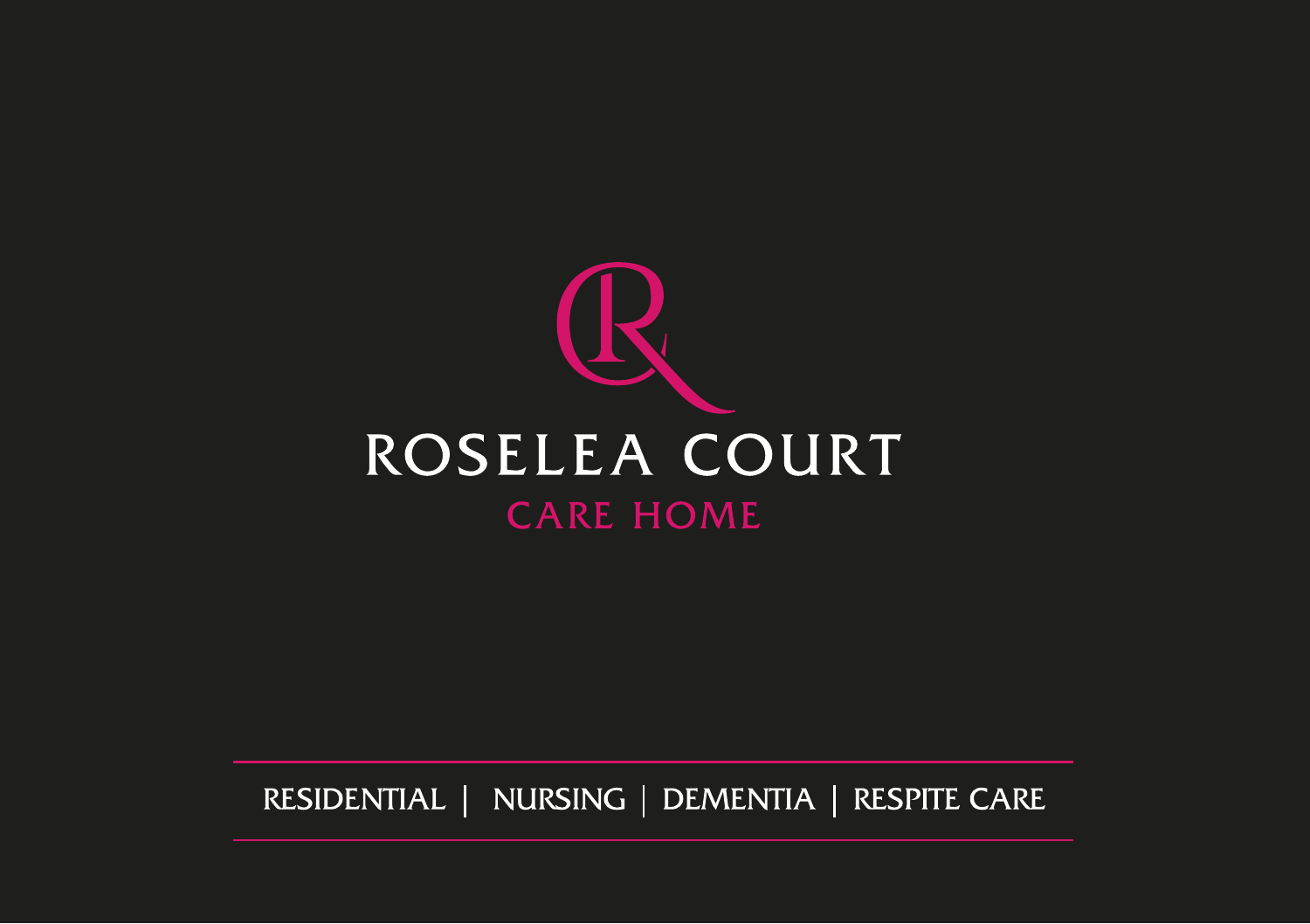At Roselea Court, there's plenty to enjoy and appreciate from opulent surroundings and a varied programme of activities to enjoying a glass of fizz in the landscaped garden. You can be guaranteed of an inviting and friendly atmosphere where you and your fellow residents will enjoy a lavish lifestyle, filled with opportunities to meet new friends and make lasting memories.

Each of our 50 luxury appointed bedrooms offer en-suite wet rooms, contemporary furnishings, flat screen televisions, high speed internet access and state of the art assistance call systems.

Our dedicated team of Chefs pride themselves on producing high quality, delicious and nutritious meals, ensuring that all tastes and dietary needs are catered for - with our signature dish of slow cooked Scottish beef stew braised in local ale, not one to be missed! You can choose to spend time in the Café and Cocktail Bar, sit back and relax in the Cinema Room and catch up on some movie classics, or you can relish some pampering time in the stylish Hair Salon.

Roselea Court is built on the ethos that every individual should be given the opportunity to live an enriched and fulfilled life in a supportive and caring environment. We want Roselea Court to be viewed as a new and exciting next chapter of your life.

Caring for our residents is of paramount importance and you can be assured of compassionate and dedicated care, 24 hours a day. Our care team pride themselves in delivering person centred care that ensures privacy, dignity and respect whilst fostering independence, confidence and wellness for each of our residents.

Our residents enjoy the benefits of group living with like-minded individuals. With a varied activities and entertainment programme, in addition to regular outings and events, every day can be enjoyed to the full.

Prior to your arrival we take our time to understand your needs and requirements to produce a personalised care plan to ensure that Roselea Court truly becomes a home-from-home.





**Situated in a quiet cul-de-sac in the heart of the St Ninian's suburb of Stirling, Roselea Court Care Home provides exceptional levels of Residential, Nursing, Dementia and Respite Care for up to 50 residents.**





It's time for you to enjoy more of the things you love

## **RESIDENTS AT ROSELEA COURT CARE HOME ENJOY**

Luxury Accommodation Around the Clock Care Resident Chef Landscaped Garden Bowling & Putting Green Café & Cocktail Bar Library Cinema Room Hair Salon Private Dining Room